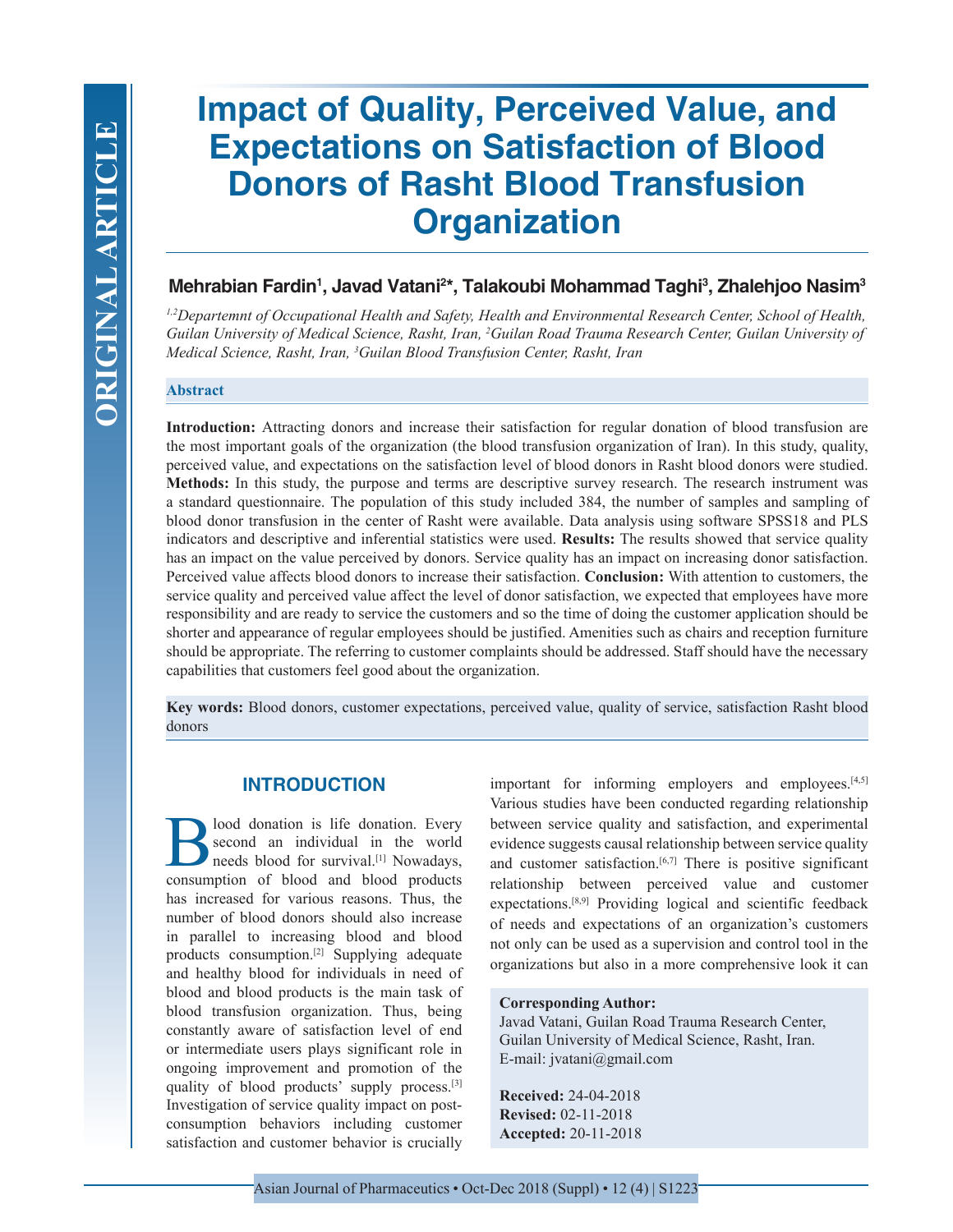be one of the prerequisites in the organizational planning trend.[10] Individual's satisfaction plays significant role in their return for blood donation.[11] Hence continuous awareness of donors' satisfaction with blood sampling environment conditions, the way of communication and exposure of the physician to the donor, communication and exposure of blood donation personnel with the donor, the way of informing on donation conditions in blood donation centers, to provide healthy and adequate blood.<sup>[3]</sup> Higher levels of service quality will lead to higher levels of customer satisfaction and high perceived value and positive behavioral tendencies.[12] Some research works have been done on components affecting continuous blood donation and satisfaction of blood donors including Enayattollahi and Sohrabi,[13] Hasanzadeh *et al*.,[14] and Kakhaki *et al*. [3] In addition, some works have been done on impact of service quality, perceived value, and customer satisfaction in other organizations including Ebrahimi and Mansuri,<sup>[14]</sup> entitled as relationship between service quality, perceived value, and behavioral tendency of customers regarding restaurant service, and Ligas and Chadhuri<sup>[15]</sup> on tourism. Reviews by the author suggest despite research subject significance, there is no comprehensive research on impact of service quality, perceived value, and expectations on satisfaction of blood donors. Thus, the author attempts to help planners in blood transfusion organization in their future planning by conducting this research and extracting and publishing its results and reporting findings to the policymakers and planners in the organization.

### **METHODS**

The research is of applied, descriptive survey studies. Statistical population included 384 blood donors in Rasht Blood Transfusion Organization, who referred to the organization during March 2014–January 2015 for blood donation. Census was done using sampling and infinite population formula, and it was calculated as follows:

$$
n = z_{\omega 2}^2 S^2 X / \mathfrak{L}^2 = (1.96)^2 * (0.500)^2 / (0.05)^2 \text{ s}^2 384
$$

n: sample size  $Z_{\alpha/2}$  1.96 z value α: 0.05, significance level d2 : Estimation error S<sup>2</sup>: Sample variance.

Data collection tool was a standard questionnaire<sup>[16,17]</sup> composed of two parts. The first part includes 4 items about personal and demographic information and the second part contains 28 specialized items including service quality (8 items), customer expectations (7 items), perceived value (7 items), and customer satisfaction (6 items), which are scored in Likert five-point scale (totally agree to totally disagree).

Validity of questionnaire was confirmed by consulting with instructors and experts and modification of parts of the questionnaire, and its reliability was obtained by calculating Cronbach's alpha coefficient as follows [Table 1].

Since all obtained alpha coefficients are above 70%, thus the questionnaire possesses acceptable reliability. Data distribution normality was tested using Kolmogorov– Smirnov test, significance level of which was obtained smaller than 0.05 for all variables; hence, assumption of variable normality was rejected and assumption of abnormalities of variables was confirmed. Therefore, structural equations using PLS method were utilized for data analysis.

#### **RESULTS**

The results include two parts: A. Personal and demographic characteristics and description of research variables. Of 384 participants, 95.8% were male and 4.2% were female. 78.4% were married and 21.6% of respondents were single. 30.5% of the target population had high school diploma and below, 21.1% had associate degree, 35.9% had BA degree, and 12.5% had MA and higher degrees.

About 19.3% of target population was 25 and younger, 40.6% were between 26 and 35, 25.5% between 36 and 45, 10.4% between 46 and 55, and 4.2% were >55-year-old.

Among research variables, service quality had mean of 4.23, standard deviation (SD) as 9.529, and variance as 0.280. This variable had minimum and maximum score as 3.12 and 5.00.

Mean, SD, and variance in customer expectation variable were 4.50, 0.465, and 0.216, respectively. Furthermore, minimum and maximum scores were 2.86 and 5.00, respectively.

| Table 1: Cronbach's alpha coefficient for each component |                              |                 |               |  |  |  |  |
|----------------------------------------------------------|------------------------------|-----------------|---------------|--|--|--|--|
| <b>Component</b>                                         | Cronbach's alpha coefficient | <b>Variable</b> | <b>Result</b> |  |  |  |  |
| Service quality                                          | 0.864                        | 8               | Reliable      |  |  |  |  |
| Customer satisfaction                                    | 0.858                        |                 | Reliable      |  |  |  |  |
| Perceived value                                          | 0.935                        |                 | Reliable      |  |  |  |  |
| Customer satisfaction                                    | 0.958                        | 6               | Reliable      |  |  |  |  |
| Total                                                    | 0.964                        | 28              | Reliable      |  |  |  |  |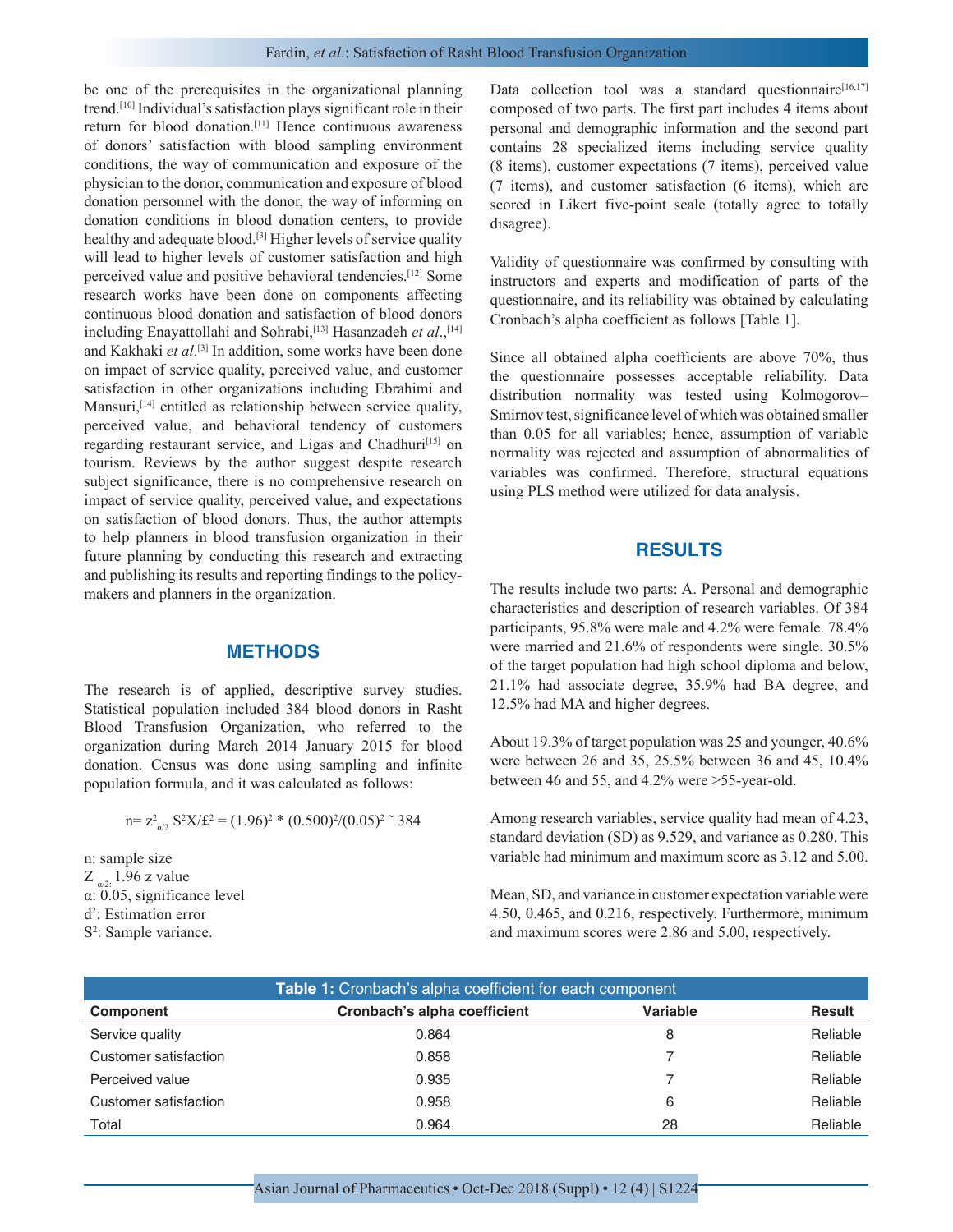Perceived value has mean as 4.290, SD as 0.687, and variance as 0.471. Furthermore, minimum and maximum score for perceived value was 2.57 and 5.00, respectively.

Mean, SD, and variance in customer satisfaction variable were 4.34, 0.668, and 0.447, respectively. Furthermore, minimum and maximum scores were 2.67 and 5.00, respectively.

B. Results obtained from confirmatory factor analysis and path analysis: In confirmatory factor analysis and t statistics and significance level: Four components including service quality (8 variables), customer expectations (7 variables), perceived value (7 variables), and customer satisfaction (6 variables) were calculated [Table 2].

As observed in Table 2, factor load for all variables of service quality component was higher than 0.05, and it is significant at level 0.01. In expectation component, except for variable 11, factor load of all variables was higher than 0.5, and it is significant. Factor load for all variables of perceived value and customer satisfaction was higher than 0.5 and significant at level 0.01. Using structural equations or path analysis, path coefficient of components including service quality, perceived value, expectation, and satisfaction of donors is calculated and shown in Table 3.

Considering results in Table 3, it can be stated that the impact of expectation on customer satisfaction is not significant and other research components are significant. It should be noted that in evaluation of fit indexes, goodness of fit index was 0.63. Since the closer it is to 1, the model's goodness of fit is higher, thus it can be stated that model goodness of fit is acceptable.

# **DISCUSSION AND CONCLUSION**

Research findings indicate that service quality has direct and significant impact on perceived value and satisfaction of blood

| Table 2: Factor load, t statistics, significance and Cronbach's alpha |                 |                    |                     |              |                  |  |  |
|-----------------------------------------------------------------------|-----------------|--------------------|---------------------|--------------|------------------|--|--|
| Component                                                             | Variable (item) | <b>Factor load</b> | <b>T</b> statistics | Significance | Cronbach's alpha |  |  |
| Service quality                                                       | Q1              | 0.50               | 8.55                | Confirmed    | 0.86             |  |  |
|                                                                       | Q2              | 0.75               | 32.54               | Confirmed    |                  |  |  |
|                                                                       | Q <sub>3</sub>  | 0.60               | 14.66               | Confirmed    |                  |  |  |
|                                                                       | Q4              | 0.66               | 38.29               | Confirmed    |                  |  |  |
|                                                                       | Q <sub>5</sub>  | 0.63               | 15.27               | Confirmed    |                  |  |  |
|                                                                       | Q <sub>6</sub>  | 0.71               | 23.55               | Confirmed    |                  |  |  |
|                                                                       | Q7              | 0.83               | 58.16               | Confirmed    |                  |  |  |
|                                                                       | Q8              | 0.84               | 66.35               | Confirmed    |                  |  |  |
| Expectations                                                          | Q9              | 0.54               | 6.17                | Confirmed    |                  |  |  |
|                                                                       | Q10             | 0.57               | 6.65                | Confirmed    | 0.86             |  |  |
|                                                                       | Q11             | 0.24               | 2.21                | Rejected     |                  |  |  |
|                                                                       | Q12             | 0.82               | 61.18               | Confirmed    |                  |  |  |
|                                                                       | Q13             | 0.87               | 51.67               | Confirmed    |                  |  |  |
|                                                                       | Q14             | 0.84               | 51.03               | Confirmed    |                  |  |  |
|                                                                       | Q15             | 0.86               | 43.15               | Confirmed    |                  |  |  |
| Perceived value                                                       | Q16             | 0.71               | 26.43               | Confirmed    | 0.93             |  |  |
|                                                                       | Q17             | 0.82               | 37.24               | Confirmed    |                  |  |  |
|                                                                       | Q18             | 0.79               | 31.37               | Confirmed    |                  |  |  |
|                                                                       | Q19             | 0.89               | 93.75               | Confirmed    |                  |  |  |
|                                                                       | Q20             | 0.90               | 104.32              | Confirmed    |                  |  |  |
|                                                                       | Q21             | 0.87               | 83.23               | Confirmed    |                  |  |  |
|                                                                       | Q22             | 0.88               | 89.33               | Confirmed    |                  |  |  |
| <b>Customer satisfaction</b>                                          | Q23             | 0.88               | 73.53               | Confirmed    | 0.95             |  |  |
|                                                                       | Q24             | 0.88               | 68.70               | Confirmed    |                  |  |  |
|                                                                       | Q25             | 0.91               | 96.27               | Confirmed    |                  |  |  |
|                                                                       | Q26             | 0.89               | 93.36               | Confirmed    |                  |  |  |
|                                                                       | Q27             | 0.87               | 56.61               | Confirmed    |                  |  |  |
|                                                                       | Q28             | 0.88               | 66.47               | Confirmed    |                  |  |  |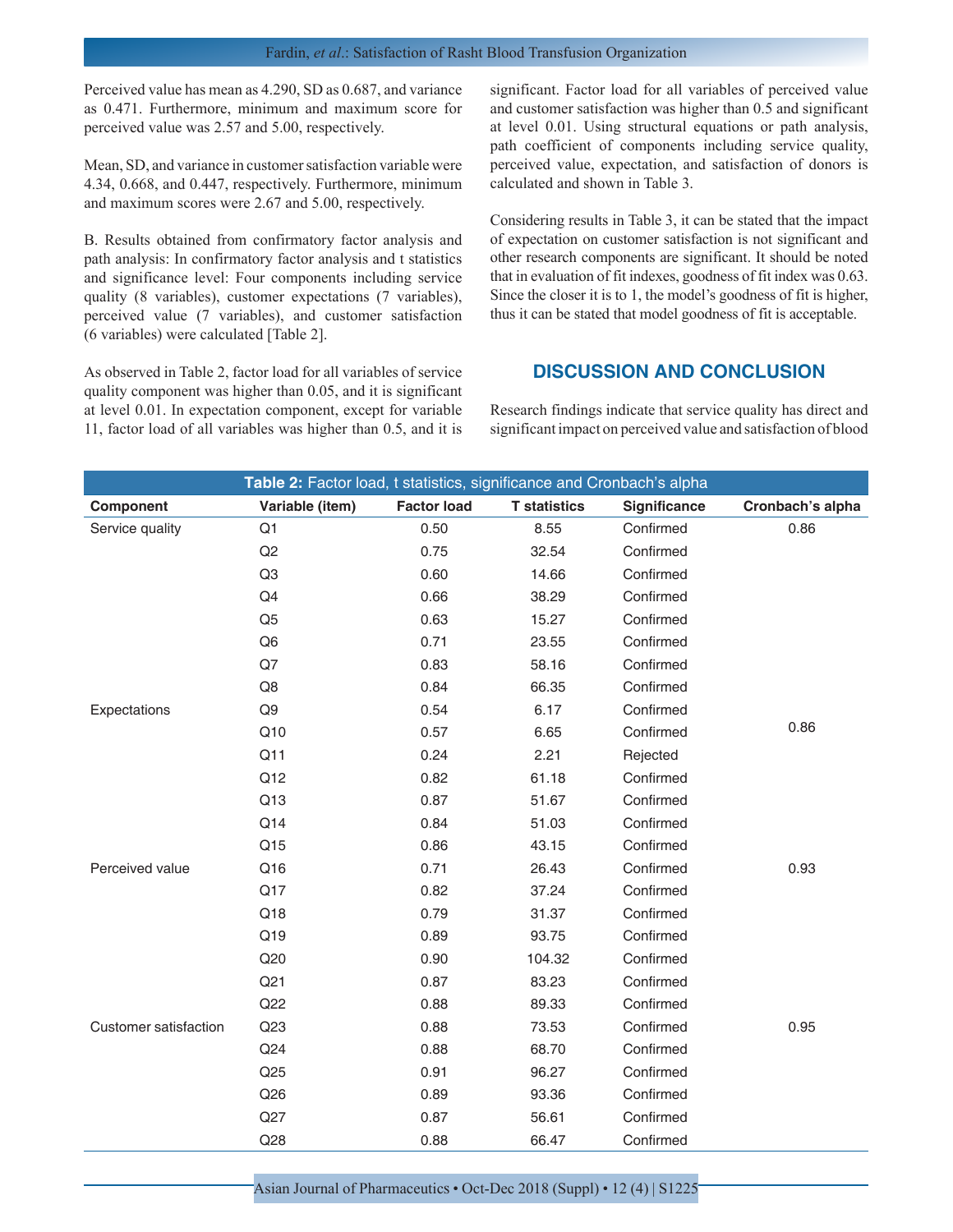| Table 3: Path significance test |                          |                              |                     |                     |                       |  |  |  |
|---------------------------------|--------------------------|------------------------------|---------------------|---------------------|-----------------------|--|--|--|
| <b>Hypothesis</b><br>number     | <b>From</b><br>component | To component                 | Path<br>coefficient | <b>T</b> statistics | <b>Test</b><br>result |  |  |  |
|                                 | Service quality          | Perceived value              | 0.43                | 8.41                | Confirmed             |  |  |  |
| $\overline{2}$                  | Expectations             | Perceived value              | 0.35                | 6.59                | Confirmed             |  |  |  |
| -3                              | Service quality          | Satisfaction of blood donors | 0.22                | 5.01                | Confirmed             |  |  |  |
| $\overline{4}$                  | Expectations             | Satisfaction of blood donors | 0.04                | 0.99                | Rejected              |  |  |  |
| 5                               | Perceived value          | Satisfaction of blood donors | 0.65                | 17.19               | Confirmed             |  |  |  |

donors. Increasing service quality as a managerial goal as well as ensuring the quality experienced by the customer leads to increasing satisfaction and perceived value, which is crucial for managers when determining their survival strategies.[18] It is consistent with findings by Kakhaki *et al.*,<sup>[3]</sup> Hussaih *et al*.,[19] and Denga *et al*. [20] Expectations of blood donors influence perceived value and there is significant relationship between expectations and perceived value of donors, but there is no significant relationship between expectations of donors and their satisfaction, which is consistent with findings by Hussein *et al*.<sup>[19]</sup> On the other hand, research findings showed that perceived value by donors influences their satisfaction and there is positive significant relationship between two components. These findings are consistent with findings by Reid and Wood[21] and Chen and Lin.[22] Research findings indicated that perceived value to donors' satisfaction with path coefficient of 0.65 and service quality to perceived value with path coefficient of 0.43 have highest prediction power and impact, because perceived value is a powerful force in directing operations, attitudes, and judgments in all daily life aspects.[22-26] Since service quality affects perceived value and satisfaction of customers, thus accountability and responsibility of employees of blood transfusion organization, using efficient system and increasing employee capability is recommended. Furthermore, given impact of donors' expectations on perceived value, it can be stated that the model enjoys relatively suitable goodness of fit.[17,27] Considering impact of perceived value on customer satisfaction, it is suggested that communicative and human skills of employees with donors and increasing employees' technical skills are more taken into account.

### **REFERENCES**

- 1. Shahshahani HJ, Yavari M, Mehran M, Rahbari M. Psycho-social and physical effects of blood donation on blood donors in Yazd blood transfusion center, 2005. Sci J Iran Blood Transfus Organ 2008;5:17-24.
- 2. Grindon AJ, Newman B. Blood donation. In: Hillyer CD, Silberstein LE, Ness PM, Anderson KC, Roback JD. Blood Banking and Transfusion Medicine: Basic Principles and Practice. Philadelphia, PA: Churchill Livingstone; 2003. p. 95-9.
- 3. Kakhaki M, Emami H, Udi A, Rajabpour F, Javanbakht AM. Satisfaction evaluation of Iranian

blood transfusion organization in 2003. Sci J Iran Blood Transfus Organ 2007;3:405-11.

- 4. Ha J, Jang S. Effects of service quality and food quality: The moderating role of atmospherics in an ethnic restaurant segment. Int J Hosp Manag 2010;29:520-9.
- 5. Chang KC, Chen MC, Hsu CL. Applying loss aversion to assess the effect of customers' asymmetric responses to service quality on post-dining behavioral intentions: An empirical survey in the restaurant sector. Int J Hosp Manag 2010;29:620-31.
- 6. Hnzaee K, Bigdeli F, Khanzadeh M, Javanbakht A. Assessing patients behavioral intentions through service quality and perceived value. J Basic Appl Sci Res 2012;2:10686-92.
- 7. Žabkar V, Brenčič MM, Dmitrović T. Modelling perceived quality, visitor satisfaction and behavioural intentions at the destination level. Tour Manag 2010;31:537-46.
- 8. Lai F, Griffin M, Babin BJ. How quality, value, image, and satisfaction create loyalty at a Chinese telecom. J Bus Res 2009;62:980-6.
- 9. Chen CF. Investigating structural relationships between service quality, perceived value, satisfaction, and behavioral intentions for air passengers: Evidence from Taiwan. Transp Res A Policy Pract 2008;42:709-17.
- 10. Asefzadeh S. Problem Finding Systems of Health. Tehran: Ministry of Health and Medical Education, Department of Research and Technology; 1999.
- 11. Ownby H, Kong F, Watanabe K, Tu Y, Nass CC. Analysis of donor return behavior. Transfusion 1999;39:1128-35.
- 12. Han H, Ryu K. Moderating role of personal characteristics in forming restaurant customers' behavioral intentions: An upscale restaurant setting. J Hosp Leis Mark 2007;15:25-54.
- 13. Enayattollahi S, Sohrabi MR. Comparative study on determinants of blood donationin blood transfusion centers in Tehran and Mahabad in 2014. Sci J Iran Blood Transfus Organ 2016;13:98-105.
- 14. Hasanzadeh A, Farahini F, Akbari N, Aghahosseini M, Pirzadeh A. Survey of effective factors on continuous blood donation in Isfahan province based on the theory of planned behavior. Sci J Iran Blood Transfus Organ 2013;10:182-9.
- 15. Ligas M, Chaudhuri A. The moderating roles of shopper experience and store type on the relationship between perceived merchandise value and willingness to pay a higher price. J Retail Consum Serv 2012;19:249-58.